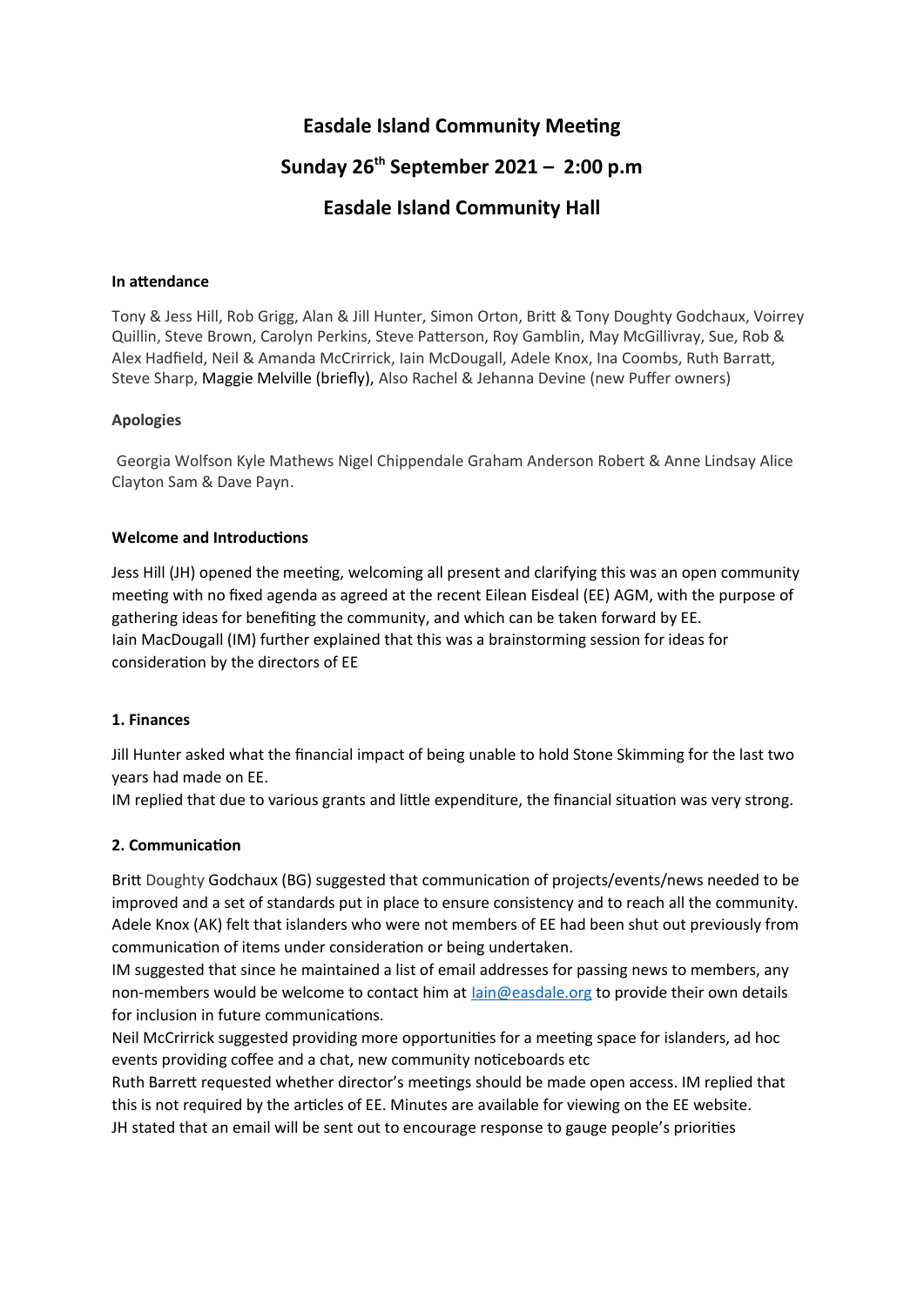## **3. Puffer**

JH introduced Rachel and Jehanna, new owners of the Pufer, and ofered the chance to outline their plans for the future.

R and J stated their plan is to open initially in tie for the Christmas period, offering coffee/cakes and food, but exactly to what extent is still to be confirmed

They further explained that they would be looking for local input into how islanders would like the business to grow. They are looking to engage staff locally, and will be setting up a social media presence on Facebook, Twiter, and Instagram

## **4. Pantomime**

The possibility of putting on a panto was discussed. The general consensus was that this was unlikely in the short term on several levels-

The uncertainty of opening venues to large, closely packed audiences while the covid situaton is stll relevant.

The lack of an organising structure following the departure of several members from the island and the hiatus due to covid, noting that EE is a facilitator of this event (i.e use of the hall) and not the actual organiser.

The short timescale for planning a winter production

# **5. Bonfire Night**

There was general enquiry about an event to be held this year. JH confirmed that it was intended to hold some sort of event this year, and that Carolyn and any volunteers again looking to organise a bonfire and fireworks. EE would discuss the potential for opening the hall to provide drinks such as mulled wine, and a suggestion that a barbecue could be set up.

## **6. Stone skimming and committee**

BG asked what the plans for relaunching stone skimming were and how the organisaton commitee was now structured

JH explained that the vast majority of the previous commitee had now resigned or had moved of island so that it was in efect defunct. Michelle MacFadyen would be contacted to establish her continued involvement and/or a passing of the organisational template to a new committee. IM requested that anyone willing to volunteer for any roles on a new committee should email him

## **7. Arts Programme**

Jill Hunter raised the eueston of the Arts programme.

Rob Grigg (RG) responded that given the suspension of activities during covid, and the adoption of new directors to EE, the programme would need a complete relaunch. This is underway, as was the establishment of a new hall commitee to give this a priority.

Amanda McCrirrick (AM) suggested creating a new list of volunteers willing to help set up and assist for events

BG asked about what external agencies could help, and RG replied that there were a number of links already in place needing re-contacting and would encourage suggestions from any residents who could provide further contacts – music/dance/drama/exhibitons etc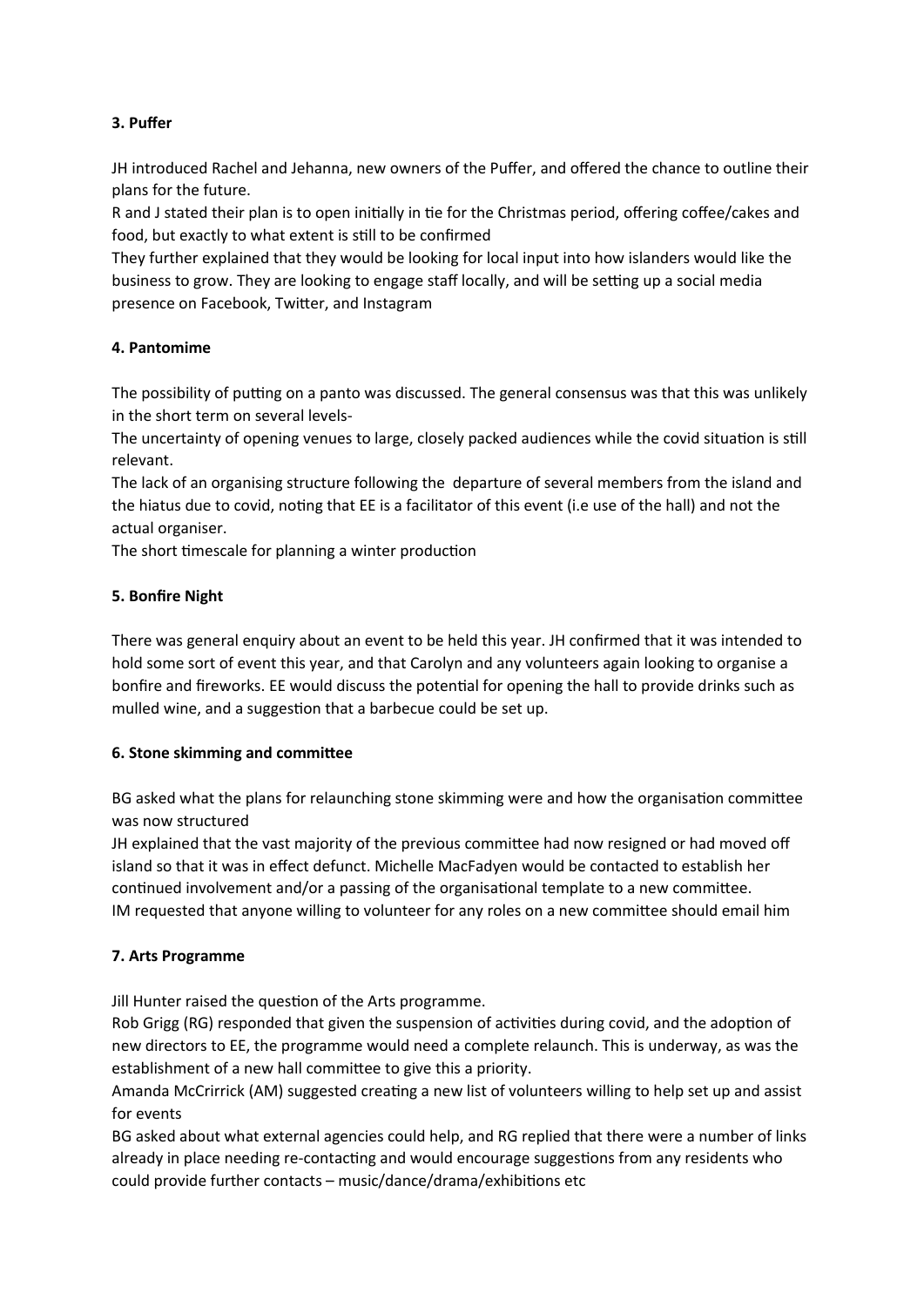It was confrmed that two bookings were in place as 'test' events for the re-opening of the hall – a guiz night and a gig involving the Wicked Hamptons and Fools Gold. These would be live on the website imminently

### **8. Museum**

BG asked for confirmation of the opening times for the museum. JH explained that the museum is planned to be open daily until the end October from !! until 4. JH further explained that Lynn Noble was having to run the museum single-handedly at present due to the lack of volunteers, and that to ensure full opening would require new support. It was requested that anyone interested would be welcome to volunteer. No-one volunteered at the meeting so the request remains open.

### **9. Public Toilets and waste facilites**

Allan Hunter raised the question of providing public toilets on the island.

Subsequent discussion concluded that this would be something of a poisoned chalice on a number of levels not least the need to engage people to carry out regular cleaning and maintenance. AK suggested that rather than looking to provide more encouragement to over-tourism that EE should be focussed on facilites which improved residents needs.

In partcular, the improvement of waste facilites was discussed. It was pointed out that a previous proposal for creating a waste and recycling facility I the rush and gush had been eventually shelved. Considerations involved the distance from the majority of homes, the smell, the logistics of accessing the site to remove waste by boat, and the scale of compliant building work the site would require.

### **10. Use of the Community Hall**

AM asked for clarification on access and use of the hall by residents.

RG responded by outlining potential rules as discussed by the directors, and that while there was recognition of a desire for ad hoc use for such activities as use of gym equipment, table tennis, music practice etc, there was a need to ensure public safety and controlled access. Some proposals already discussed have been -

- A key remains in the ferry shed, and is available from the ferrymen with a requirement to sign the key out and back in.
- There will be a register in reception for signing in and out
- Use is limited to residents and homeowners, but not to holiday cottage tenants
- Children under 16 must be supervised at all times
- Any groups organised to undertake regular actvites should have a nominated contact
- Hall users will be issued with a copy of rules and a liability waiver
- The hall should be left in a clean and tidy condition, and any safety or maintenance issues reported
- Donations should be made where a specific fee is not requested
- All regular and group activities must be booked with the Diary keeper, i.e RG which can be done via email [rob@easdale.org](mailto:rob@easdale.org) or via direct message on Messenger

It is intended that terms and conditons for use will be circulated to residents shortly, once fully agreed.